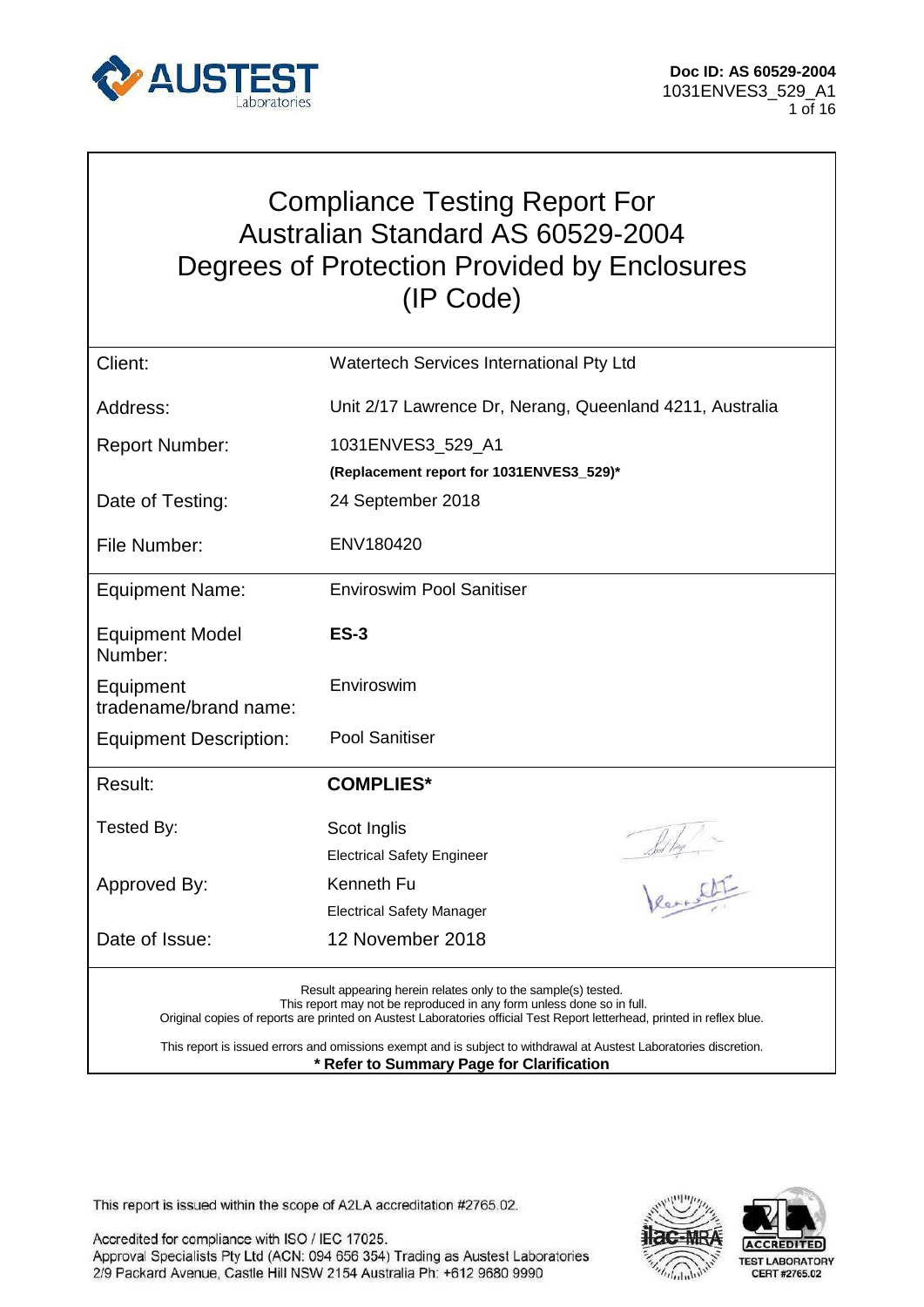

### **SUMMARY OF COMPLIANCE WITH AUSTRALIAN STANDARD AS 60529-2004**

The EUT (Equipment Under Test) was known as an "Enviroswim Pool Sanitiser", model no. **ES-3** and was supplied for AS 60529-2004 IP23 testing by Watertech Services International Pty Ltd of Unit 2/17 Lawrence Dr, Nerang, Queenland 4211, Australia.

**This report replaces report number 1031ENVES3\_529 to amend the model from ES3 to ES-3.**

The equipment contained hazardous voltage, Safety Extra Low Voltage (SELV) and protective earth circuit and was housed within an earthed metallic enclosure.

The class I wall mounted equipment were designed to be powered by a primary power source of 240Vac, 50Hz, 10A max.

The EUT was tested according to the test requirements of IP23 of AS 60529-2004.

Acceptance conditions for marking (clause 10), specifically relating to product standards outside of AS 60529-2004 were not considered.

The "Enviroswim Pool Sanitiser", model no. **ES-3 COMPLIES** with the tested clauses of IP23 of AS 60529-2004.

#### **Method**

Testing was performed in accordance with the standard.

| <b>Possible Test Case Verdicts:</b> |  |
|-------------------------------------|--|
|                                     |  |
|                                     |  |
|                                     |  |
|                                     |  |
|                                     |  |
|                                     |  |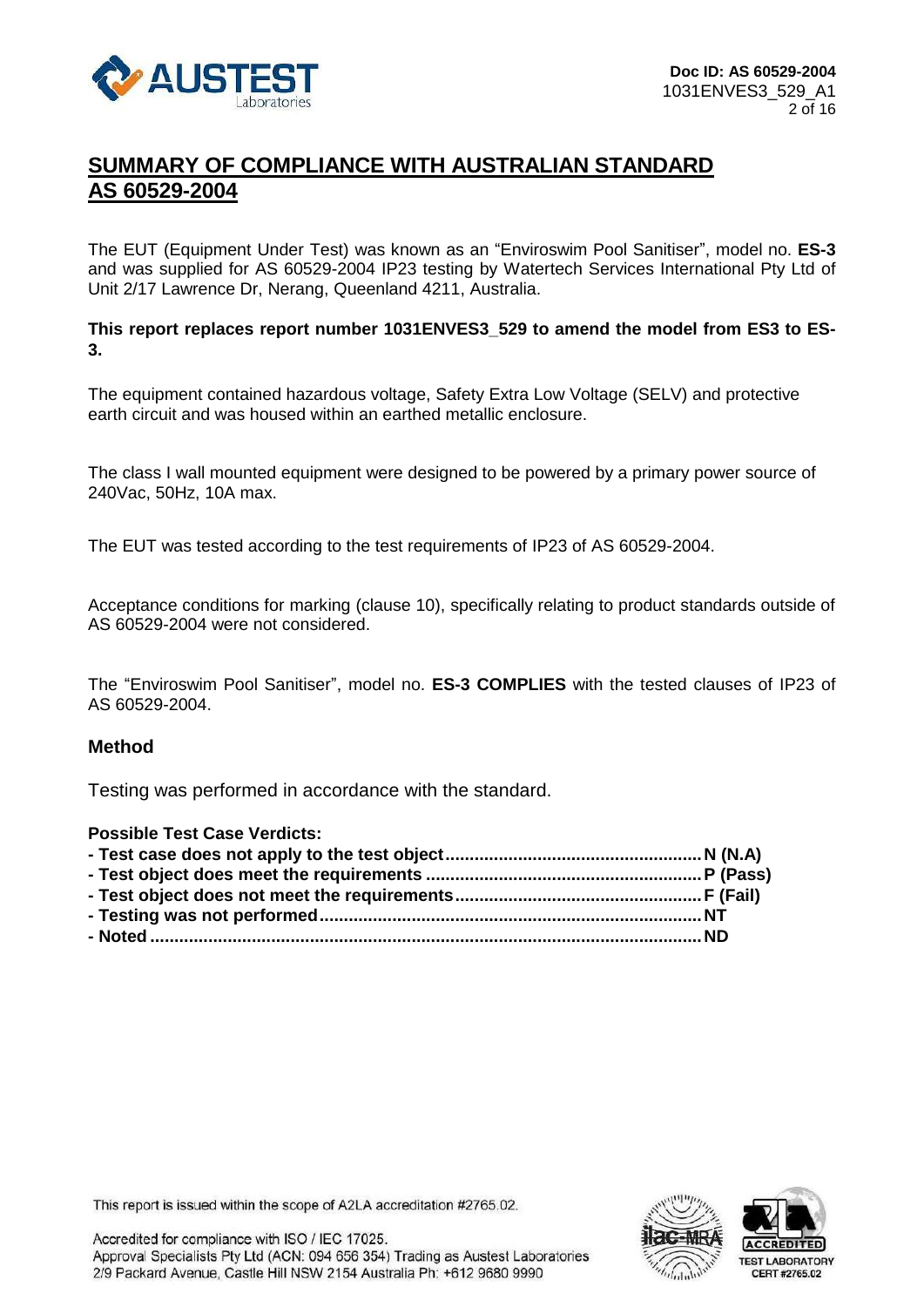

| AS 60529-2004  |                                                                                                                                                         |                                                      |              |  |
|----------------|---------------------------------------------------------------------------------------------------------------------------------------------------------|------------------------------------------------------|--------------|--|
| Clause         | Requirement - Test                                                                                                                                      | Result - Remark                                      | Verdict      |  |
| 5              | DEGREES OF PROTECTION AGAINST ACCESS<br>TO HAZARDOUS PARTS AND AGAINST SOLID<br>FOREIGN OBJECTS INDICATED BY THE FIRST<br><b>CHARACTERISTIC NUMERAL</b> | Tested only for IP23                                 | P            |  |
| 5.1            | Protection Against Access to Hazardous Parts                                                                                                            |                                                      | P            |  |
| 5.2            | Protection Against Solid Foreign Objects                                                                                                                |                                                      | P            |  |
|                |                                                                                                                                                         |                                                      |              |  |
| 6              | DEGREES OF PROTECTION AGAINST<br><b>INGRESS OF WATER INDICATED BY THE</b><br>SECOND CHARACTERISTIC NUMERAL                                              | Tested for IP second<br>characteristic numeral 3     | P            |  |
|                |                                                                                                                                                         |                                                      |              |  |
| $\overline{7}$ | DEGREES OF PROTECTION AGAINST ACCESS<br>TO HAZARDOUS PARTS INDICATED BY THE<br><b>ADDITIONAL LETTER</b>                                                 | Tested for IP23 characteristics<br>only              | P            |  |
|                |                                                                                                                                                         |                                                      |              |  |
| 8              | SUPPLEMENTARY LETTERS                                                                                                                                   | Tested only for IP23 only                            | N            |  |
|                |                                                                                                                                                         |                                                      |              |  |
| 9              | <b>EXAMPLES OF DESIGNATION WITH THE IP</b><br><b>CODE</b>                                                                                               |                                                      | P            |  |
| 9.1            | IP Code Not Using Optional Letters                                                                                                                      | IP <sub>23</sub>                                     | P            |  |
| 9.2            | IP Code Using Optional Letters                                                                                                                          |                                                      | N            |  |
|                |                                                                                                                                                         |                                                      |              |  |
| 10             | <b>MARKING</b>                                                                                                                                          | Refer to applicable standard                         | <b>ND</b>    |  |
|                |                                                                                                                                                         |                                                      |              |  |
| 11             | <b>GENERAL REQUIREMENTS FOR TESTS</b>                                                                                                                   |                                                      | $\mathsf{P}$ |  |
| 11.1           | Atmospheric Conditions for Water or Dust Tests                                                                                                          | Within specified range                               | P            |  |
| 11.2           | <b>Test Samples</b>                                                                                                                                     | EUT was wall mounted as per<br>mounting instructions | P            |  |
| 11.3           | Application of Test Requirements and<br>Interpretation of Test Results                                                                                  |                                                      | $\mathsf{P}$ |  |
| 11.4           | Combination of Test Conditions for the First<br><b>Characteristic Numeral</b>                                                                           |                                                      | N            |  |
| 11.5           | <b>Empty Enclosures</b>                                                                                                                                 |                                                      | N            |  |

This report is issued within the scope of A2LA accreditation #2765.02.





**ACCREDITED** TEST LABORATORY<br>CERT #2765.02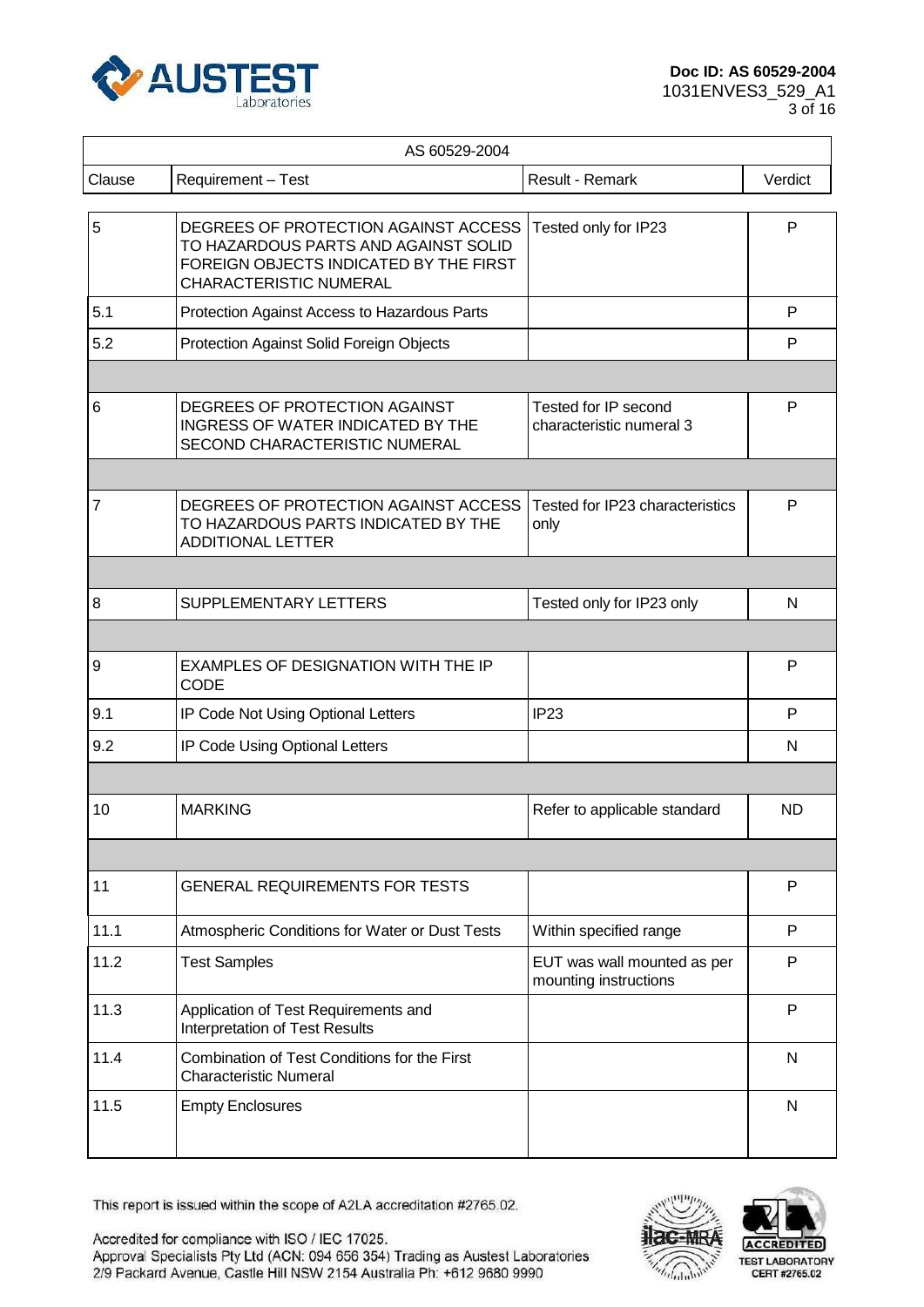

#### AS 60529-2004

Clause Requirement – Test **Result - Result - Remark** Verdict

| 12     | TESTS FOR PROTECTION AGAINST ACCESS<br>TO HAZARDOUS PARTS INDICATED BY THE<br>FIRST CHARACTERISTIC NUMERAL    | Tested for IP first characteristic<br>numeral 2                           | P            |
|--------|---------------------------------------------------------------------------------------------------------------|---------------------------------------------------------------------------|--------------|
| 12.1   | <b>Access Probes</b>                                                                                          | Jointed test finger with a force<br>of $10N \pm 10%$                      | P            |
|        |                                                                                                               | Rigid sphere probe of 12.5mm<br>diameter with a force of 30N $\pm$<br>10% |              |
| 12.2   | <b>Test Conditions</b>                                                                                        |                                                                           | P            |
| 12.3   | <b>Acceptance Conditions</b>                                                                                  | No access to hazardous parts                                              | P            |
| 12.3.1 | For low-voltage equipment (rated voltages not<br>exceeding 1 000 V a.c. and 1 500 V d.c.)                     |                                                                           | P            |
| 12.3.2 | For high-voltage equipment (rated voltages<br>exceeding 1 000 V a.c. and 1 500 V d.c.)                        |                                                                           | N            |
| 12.3.3 | For equipment with hazardous mechanical parts                                                                 |                                                                           | N            |
|        |                                                                                                               |                                                                           |              |
| 13     | <b>TESTS FOR PROTECTION AGAINST SOLID</b><br>FOREIGN OBJECTS INDICATED BY THE FIRST<br>CHARACTERISTIC NUMERAL | Tested for IP first characteristic<br>numeral <sub>2</sub>                | P            |
| 13.1   | <b>Test Means</b>                                                                                             | Rigid sphere of 12.5mm<br>diameter with a force of 30N $\pm$<br>10%       | P            |
| 13.2   | Test Conditions for First Characteristic Numerals 1,<br>2, 3, 4                                               |                                                                           | P            |
| 13.3   | Acceptance Conditions for First Characteristic<br>Numerals 1, 2, 3, 4                                         | No access to enclosure                                                    | P            |
| 13.4   | Dust Test for First Characteristic Numerals 5 and 6                                                           |                                                                           | N            |
| 13.5   | Special Conditions for First Characteristic<br>Numeral 5                                                      |                                                                           | N            |
| 13.5.1 | Test conditions for first characteristic numeral 5                                                            |                                                                           | $\mathsf{N}$ |
| 13.5.2 | Acceptance conditions for first characteristic<br>numeral 5                                                   |                                                                           | N            |
| 13.6   | Special Conditions for First Characteristic<br>Numeral 6                                                      |                                                                           | N            |
| 13.6.1 | Test conditions for first characteristic numeral 6                                                            |                                                                           | N            |

This report is issued within the scope of A2LA accreditation #2765.02.



**ACCREDITED** TEST LABORATORY<br>CERT #2765.02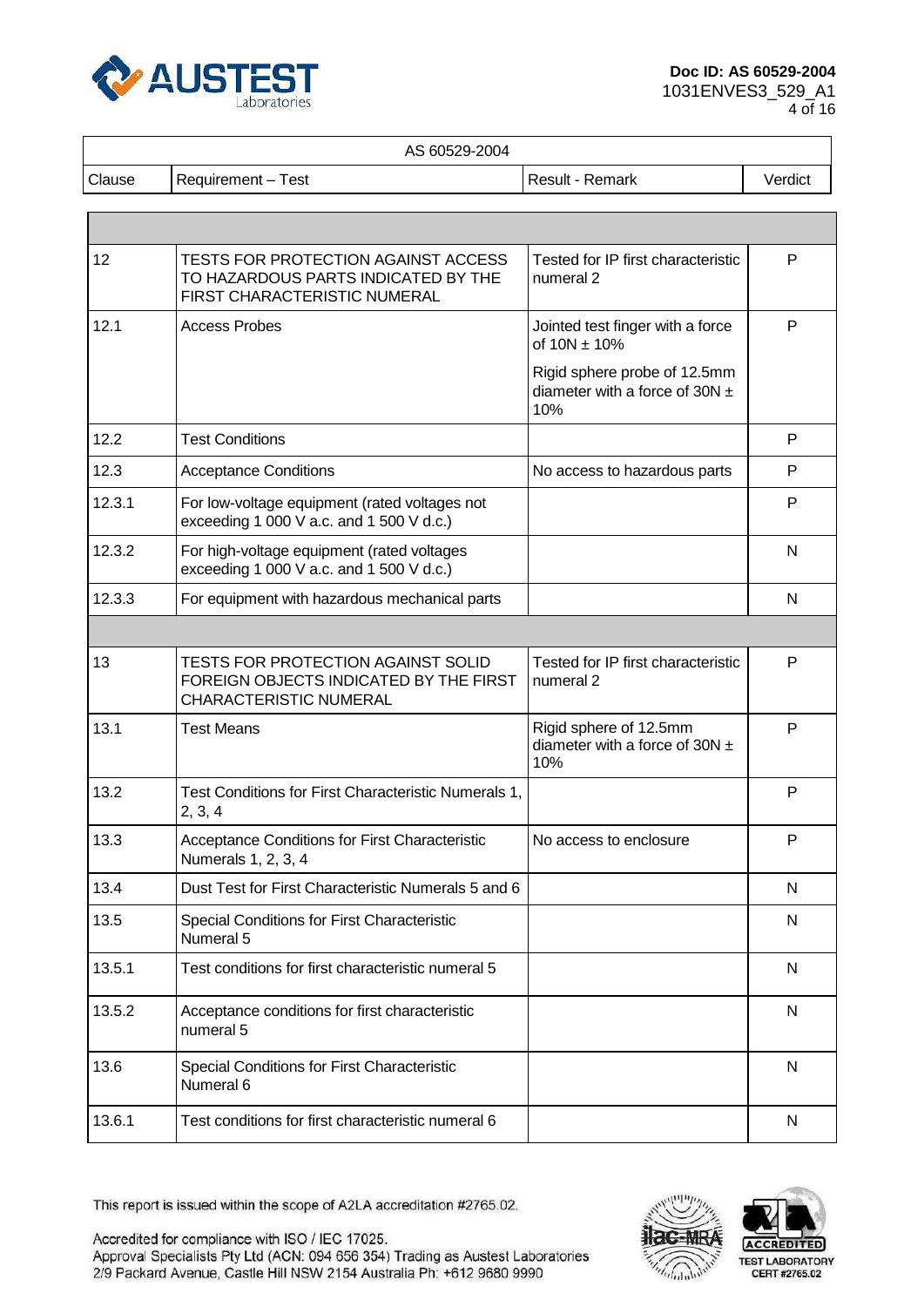

| AS 60529-2004 |                                                                                                       |                                                                                         |              |  |
|---------------|-------------------------------------------------------------------------------------------------------|-----------------------------------------------------------------------------------------|--------------|--|
| Clause        | Requirement - Test                                                                                    | Result - Remark                                                                         | Verdict      |  |
| 13.6.2        | Acceptance conditions for first characteristic<br>numeral 6                                           |                                                                                         | N            |  |
|               |                                                                                                       |                                                                                         |              |  |
| 14            | <b>TESTS FOR PROTECTION AGAINST WATER</b><br>INDICATED BY THE SECOND<br><b>CHARACTERISTIC NUMERAL</b> | Tested for IP second<br>characteristic numeral 3                                        | P            |  |
| 14.1          | <b>Test Means</b>                                                                                     | IPX3: spray nozzle, delivery at<br>10.0L/min $\pm$ 5%, time: 5<br>minutes               | $\mathsf{P}$ |  |
| 14.2          | <b>Test Conditions</b>                                                                                | EUT was wall mounted                                                                    | P            |  |
| 14.2.1        | Test for second characteristic numeral 1 with the<br>drip box                                         |                                                                                         | N            |  |
| 14.2.2        | Test for second characteristic numeral 2 with the<br>drip box                                         |                                                                                         | N            |  |
| 14.2.3        | Test for second characteristic numeral 3 with<br>oscillating tube or spray nozzle                     | Spray nozzle                                                                            | P            |  |
| 14.2.4        | Test for second characteristic numeral 4 with<br>oscillating tube or spray nozzle                     |                                                                                         | N            |  |
| 14.2.5        | Test for second characteristic numeral 5 with the<br>6.3 mm nozzle                                    |                                                                                         | N            |  |
| 14.2.6        | Test for second characteristic numeral 6 with the<br>12.5 mm nozzle                                   |                                                                                         | N            |  |
| 14.2.7        | Test for second characteristic numeral 7:<br>temporary immersion between 0.15 m and 1 m               |                                                                                         | N            |  |
| 14.2.8        | Test for second characteristic numeral 8:<br>continuous immersion subject to agreement                |                                                                                         | N            |  |
| 14.3          | <b>Acceptance Conditions</b>                                                                          | No evidence of water<br>ingression on live parts                                        | P            |  |
|               |                                                                                                       | After water test, EUT passed<br>high voltage tests of clause 8.4<br>AS/NZS 3100:2017+A1 |              |  |
|               |                                                                                                       | Live - PE $@$ 1000V~                                                                    |              |  |
|               |                                                                                                       | Live - SELV wiring @ 3750V~                                                             |              |  |
|               |                                                                                                       | Live - accessible non-<br>conductive parts @ 3750V~                                     |              |  |
|               |                                                                                                       |                                                                                         |              |  |
|               |                                                                                                       |                                                                                         |              |  |

This report is issued within the scope of A2LA accreditation #2765.02.



**ACCREDITED** TEST LABORATORY<br>CERT #2765.02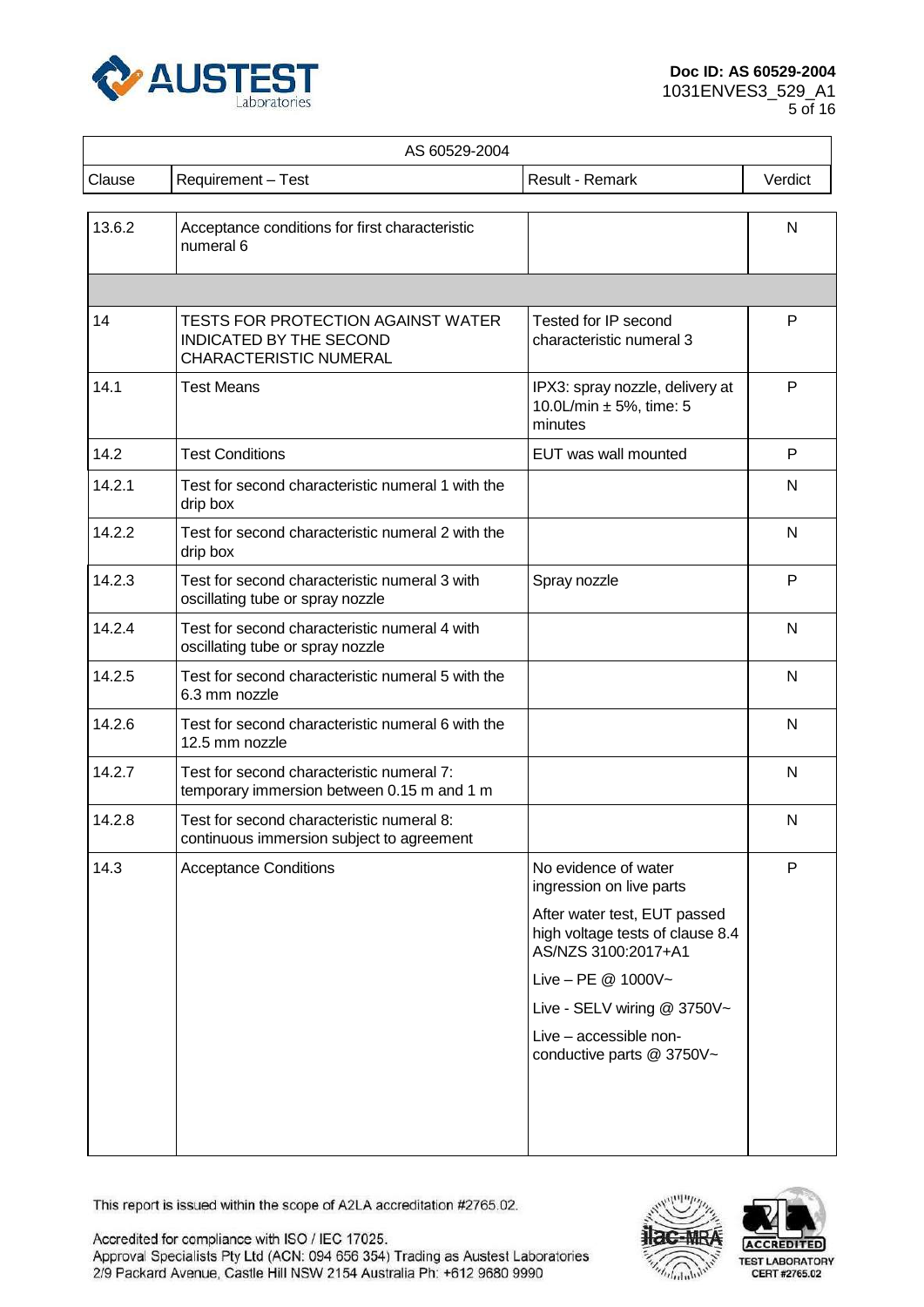

#### AS 60529-2004

|        | .                    |                  |         |
|--------|----------------------|------------------|---------|
| Clause | ⊺est<br>Requirement- | Remark<br>Result | Verdict |
|        |                      |                  |         |

| 15   | TESTS FOR PROTECTION AGAINST ACCESS<br>TO HAZARDOUS PARTS INDICATED BY THE<br><b>ADDITIONAL LETTER</b> | Tested only for IP23 | N |
|------|--------------------------------------------------------------------------------------------------------|----------------------|---|
| 15.1 | <b>Access Probes</b>                                                                                   |                      | N |
| 15.2 | <b>Test Conditions</b>                                                                                 |                      | N |
| 15.3 | <b>Acceptance Conditions</b>                                                                           |                      | N |

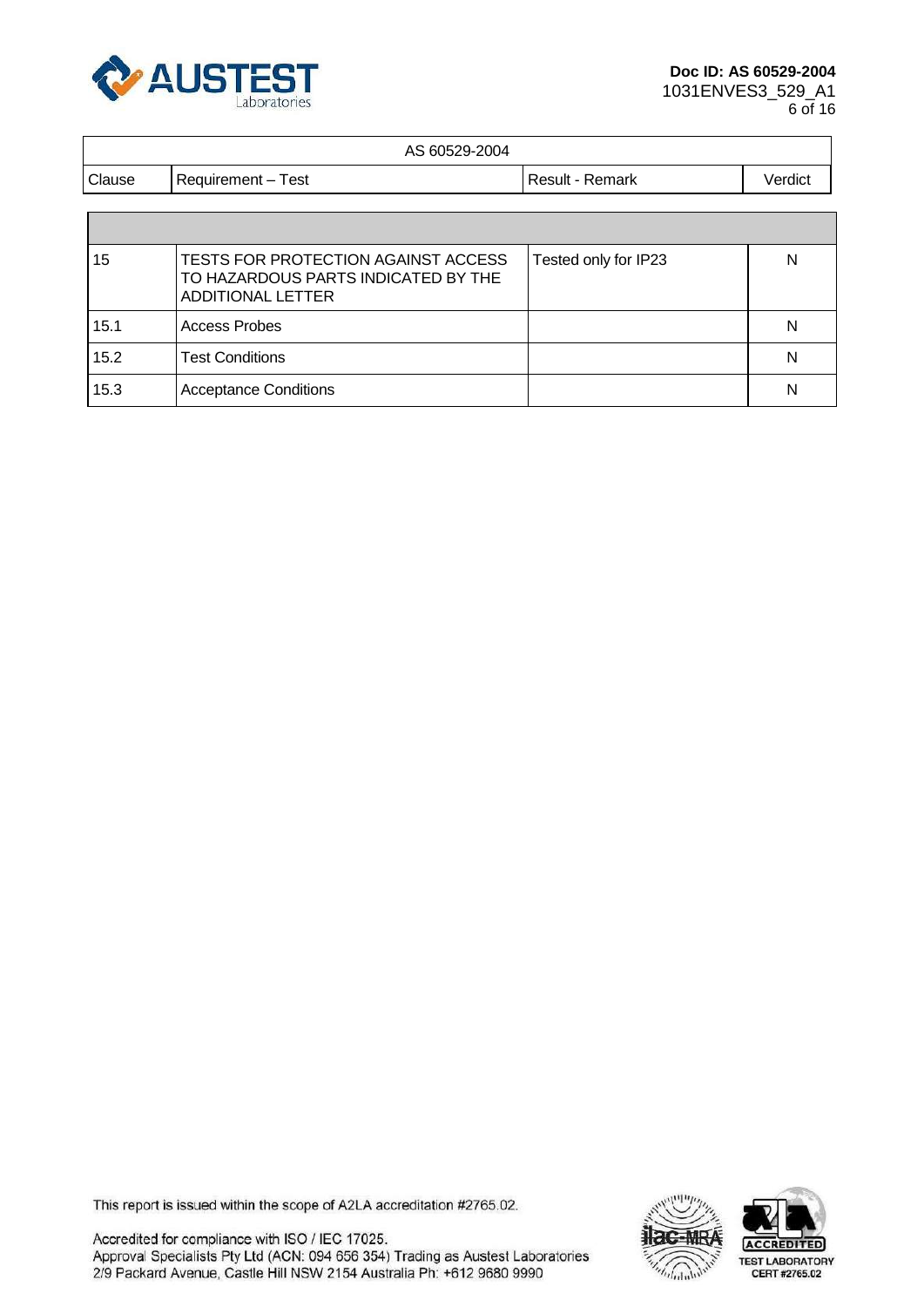

|        | AS 60529-2004      |                 |         |
|--------|--------------------|-----------------|---------|
| Clause | Requirement - Test | Result - Remark | Verdict |

## **\*\*\* END OF REPORT BODY \*\*\***

#### **Appendix 1 – Photographic Record of Sample**

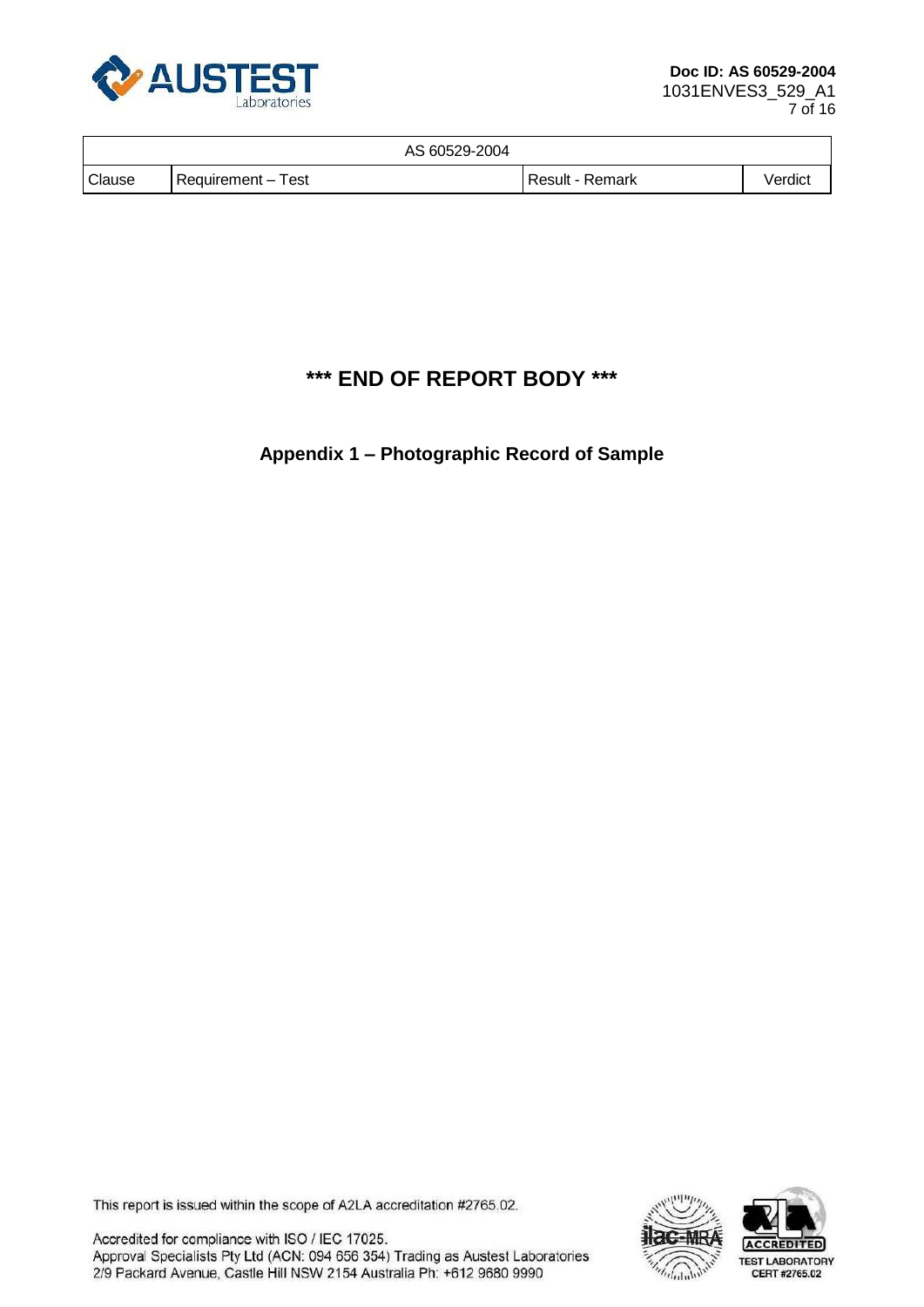



Fig 1: Enviroswim Pool Sanitiser –model number **ES-3** in wall mount position



Fig 2: Jointed test finger on timer face Fig 3: Jointed test finger on lower enclosure pump outlet

This report is issued within the scope of A2LA accreditation #2765.02.

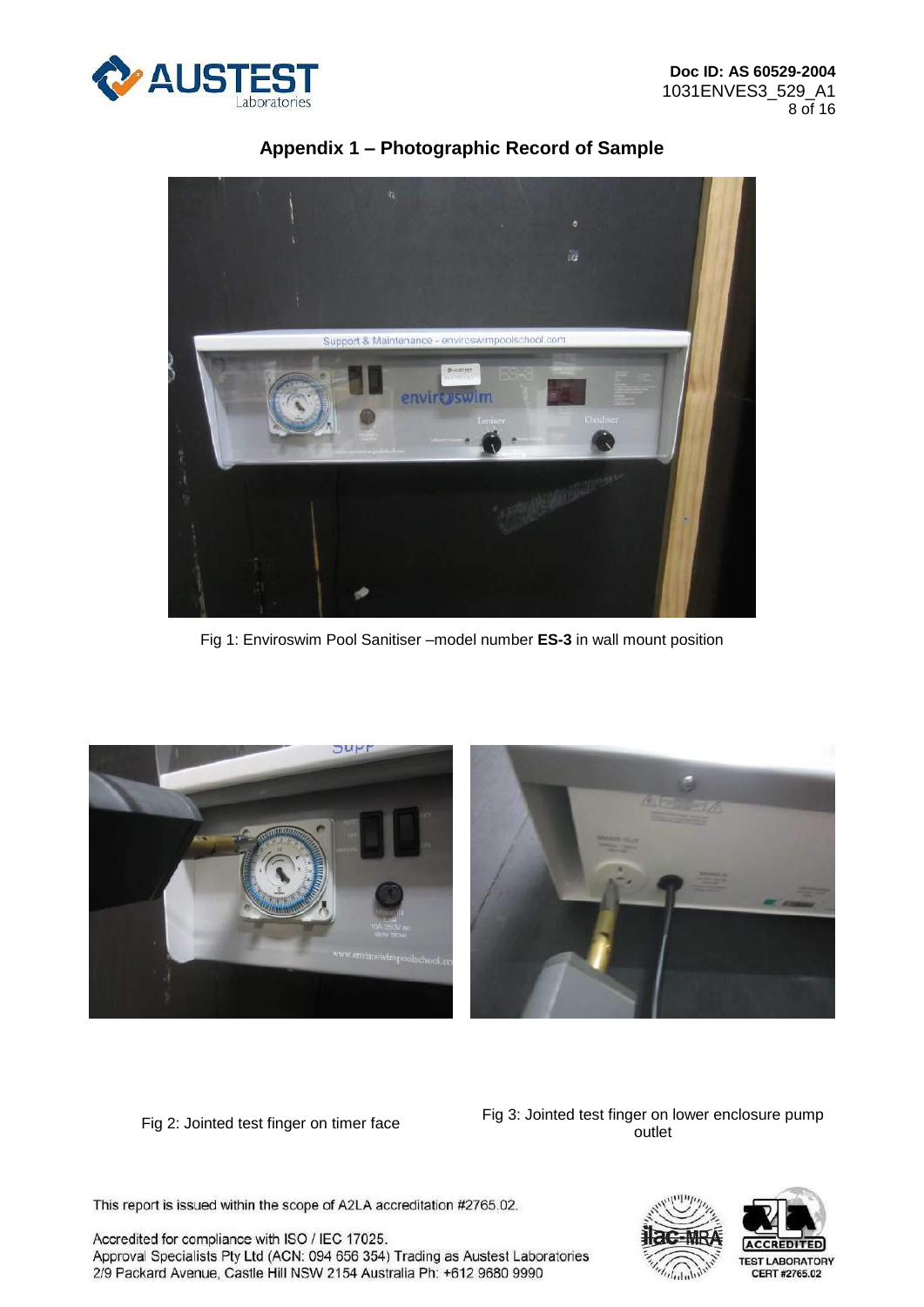



Fig 4: Jointed test finger sphere probe left enclosure vent

Fig 5: Jointed test finger sphere probe right enclosure vent



Fig 6: 12.5mm sphere probe left enclosure vent Fig 7: 12.5mm sphere probe right enclosure vent

This report is issued within the scope of A2LA accreditation #2765.02.

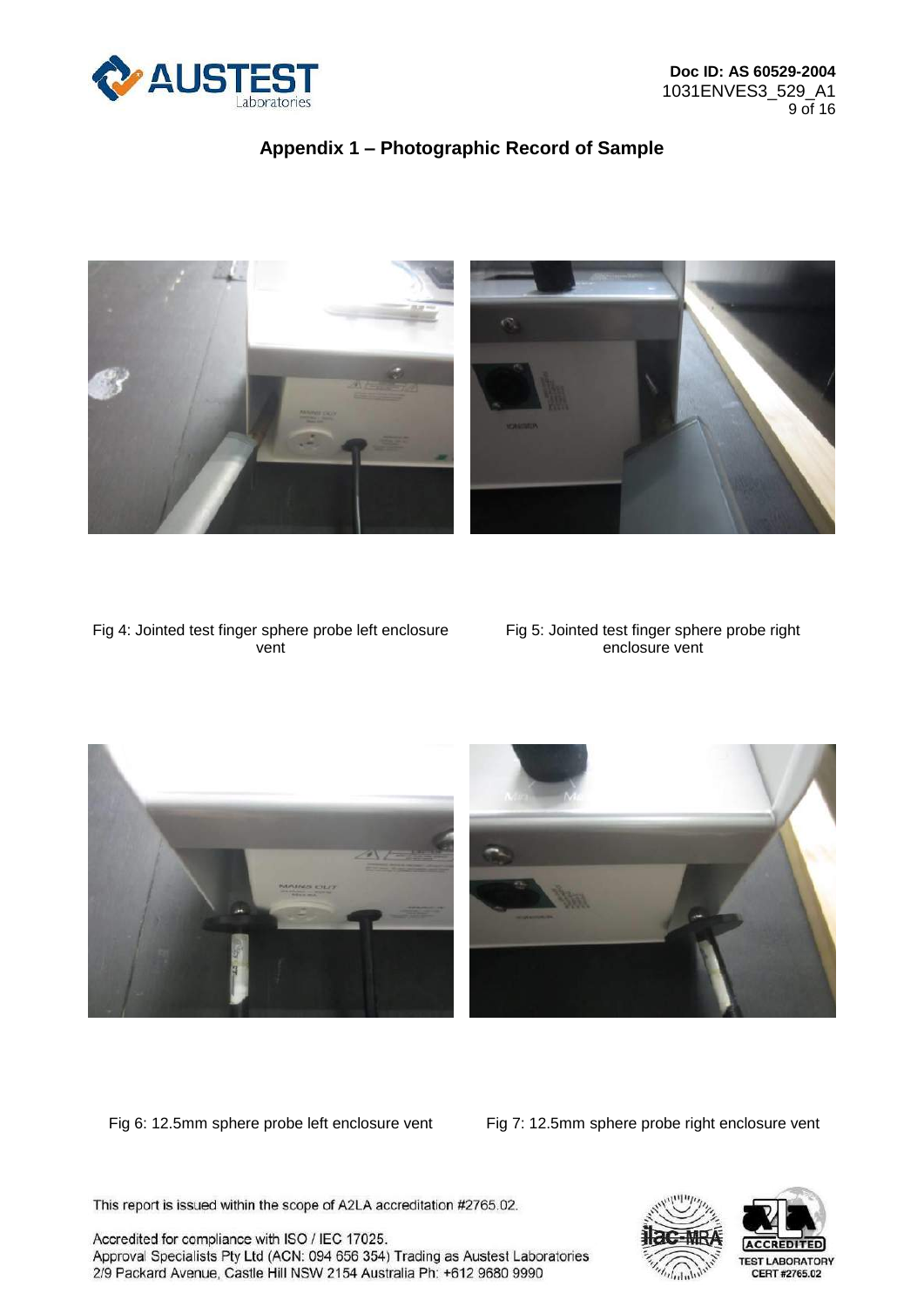



Fig 8: 12.5 Sphere probe on timer face Fig 9: 12.5mm sphere on upper enclosure



Fig 10: EUT in wall mount position before IP test

This report is issued within the scope of A2LA accreditation #2765.02.

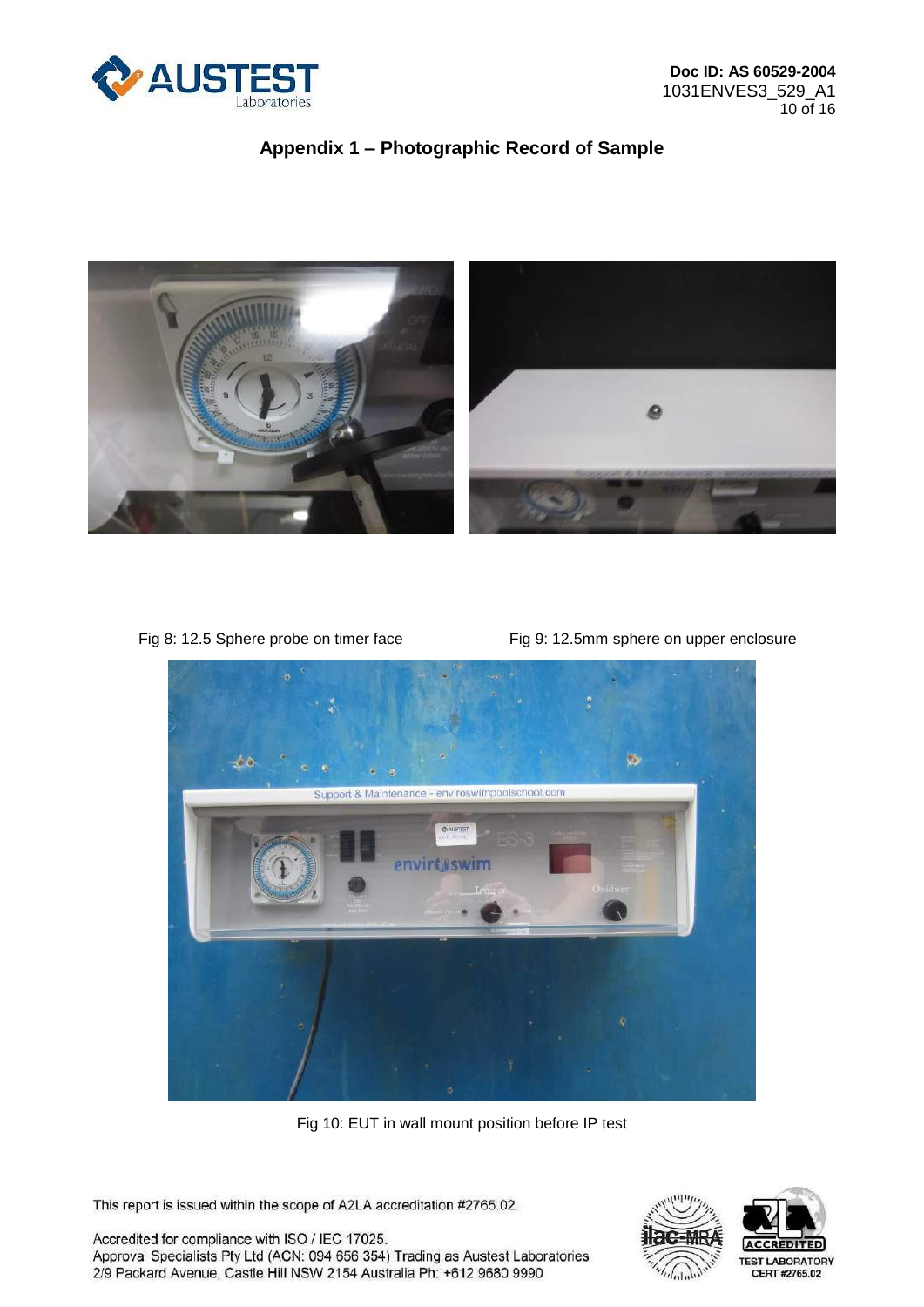



Fig 11: Underside of EUT before test



Fig 12: EUT after test Fig 13: EUT after test

This report is issued within the scope of A2LA accreditation #2765.02.

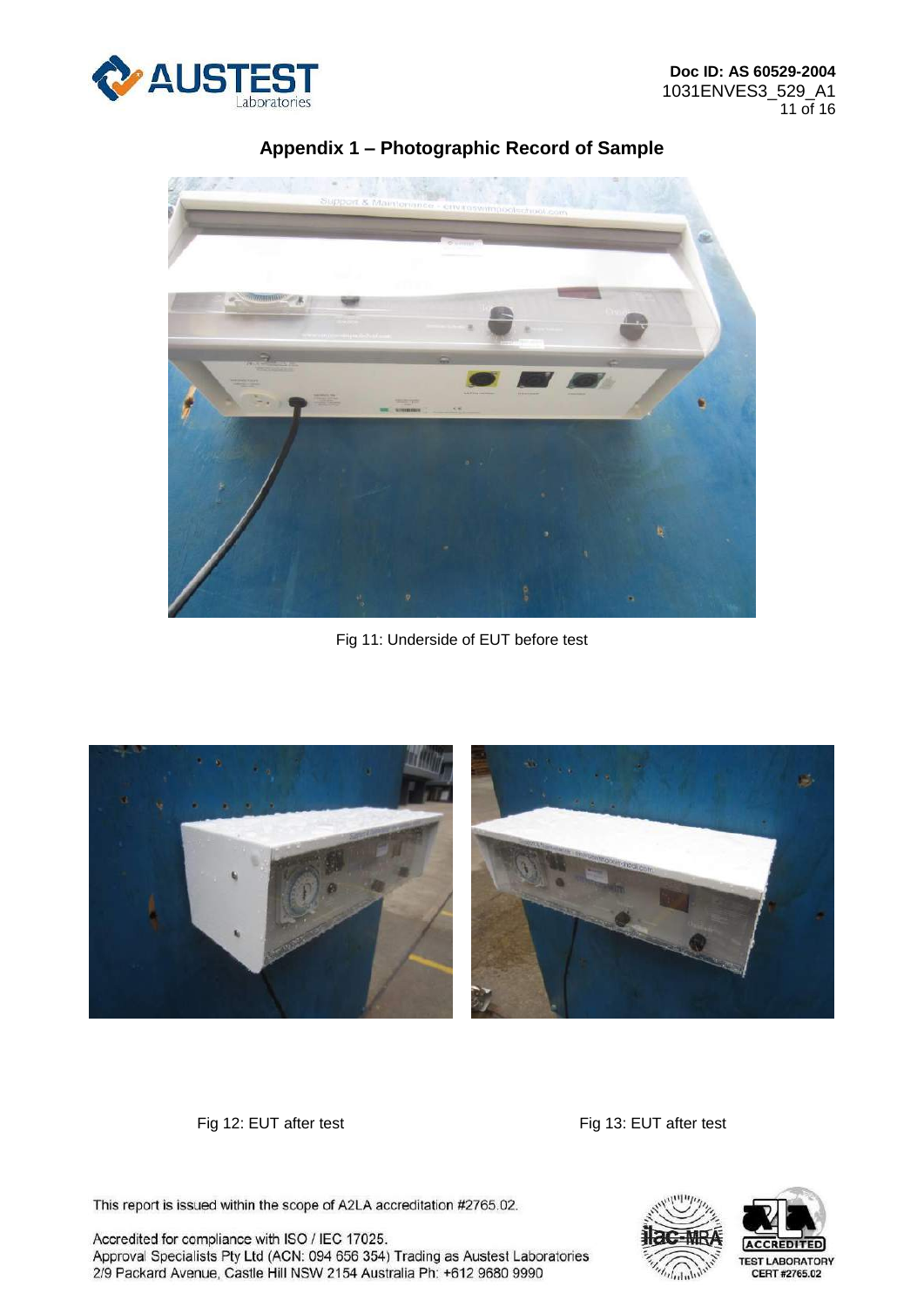



Fig 14: Pump socket outlet after test Fig 15: SELV outputs after test



Fig 16: Internal component after test

This report is issued within the scope of A2LA accreditation #2765.02.

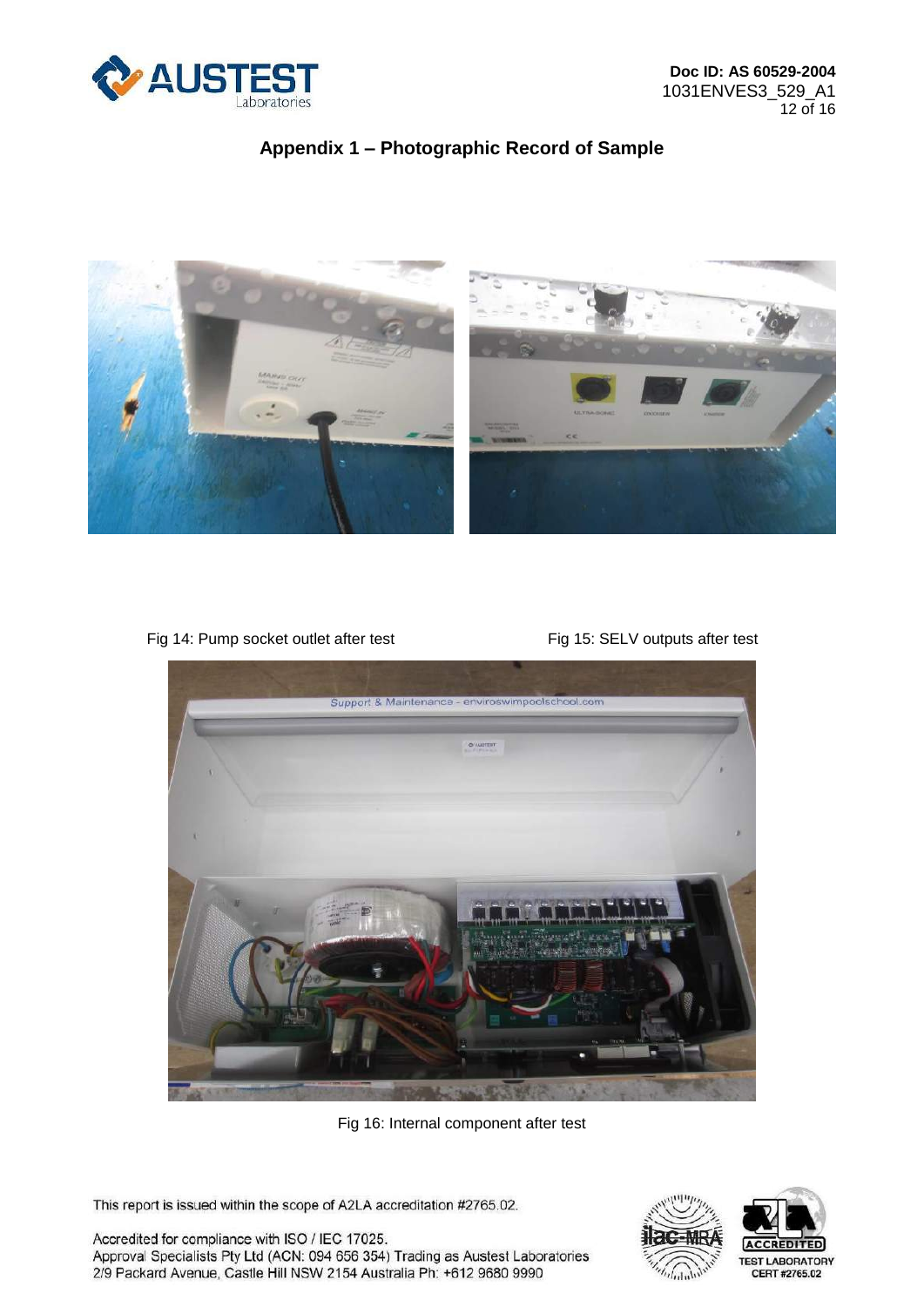



Fig 17: Supply cord entry and rear of socket outlet after test



Fig 18: Transformer connection after test

This report is issued within the scope of A2LA accreditation #2765.02.

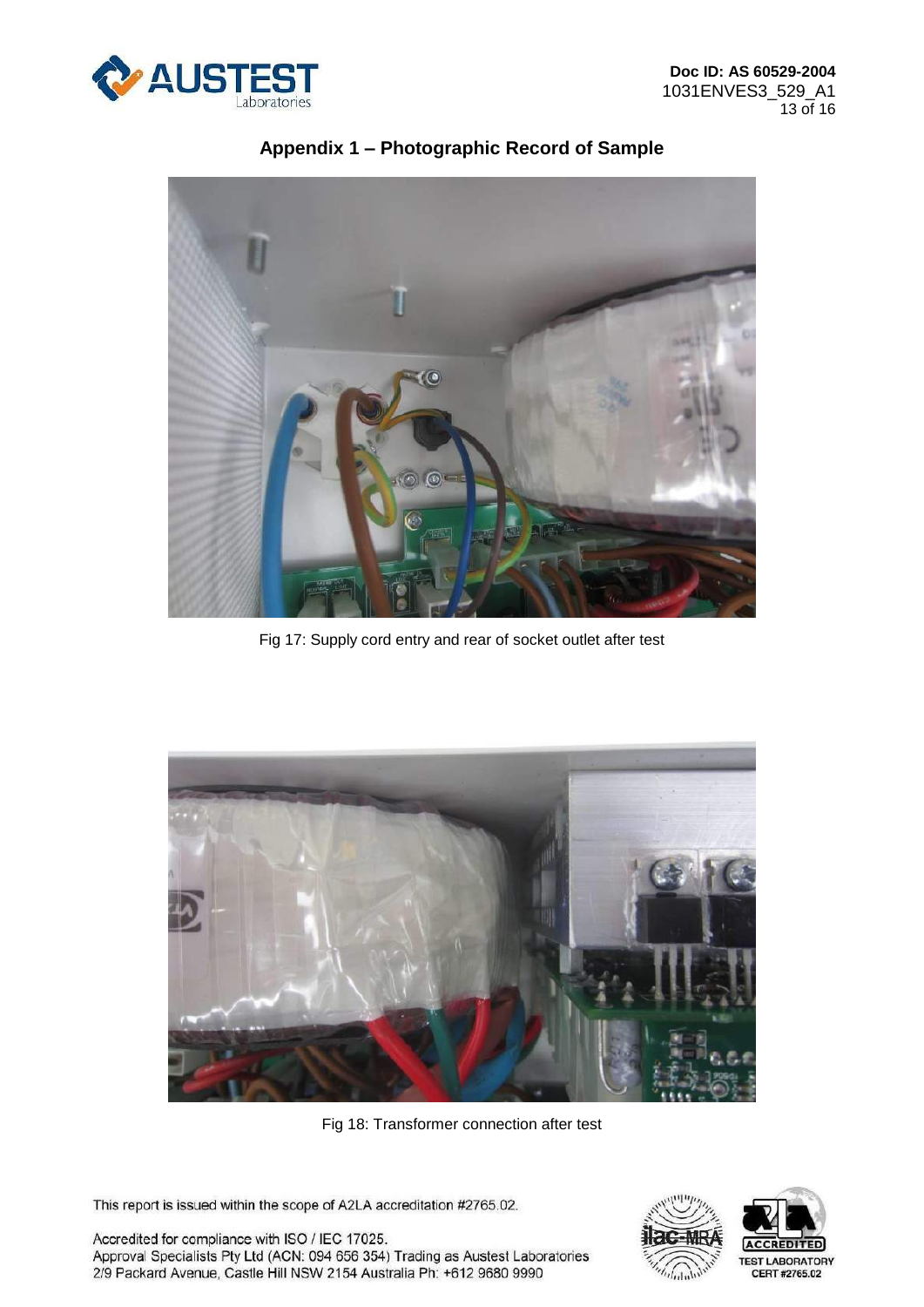



Fig 19: Timer connections after test



Fig 20: Switches after test

This report is issued within the scope of A2LA accreditation #2765.02.

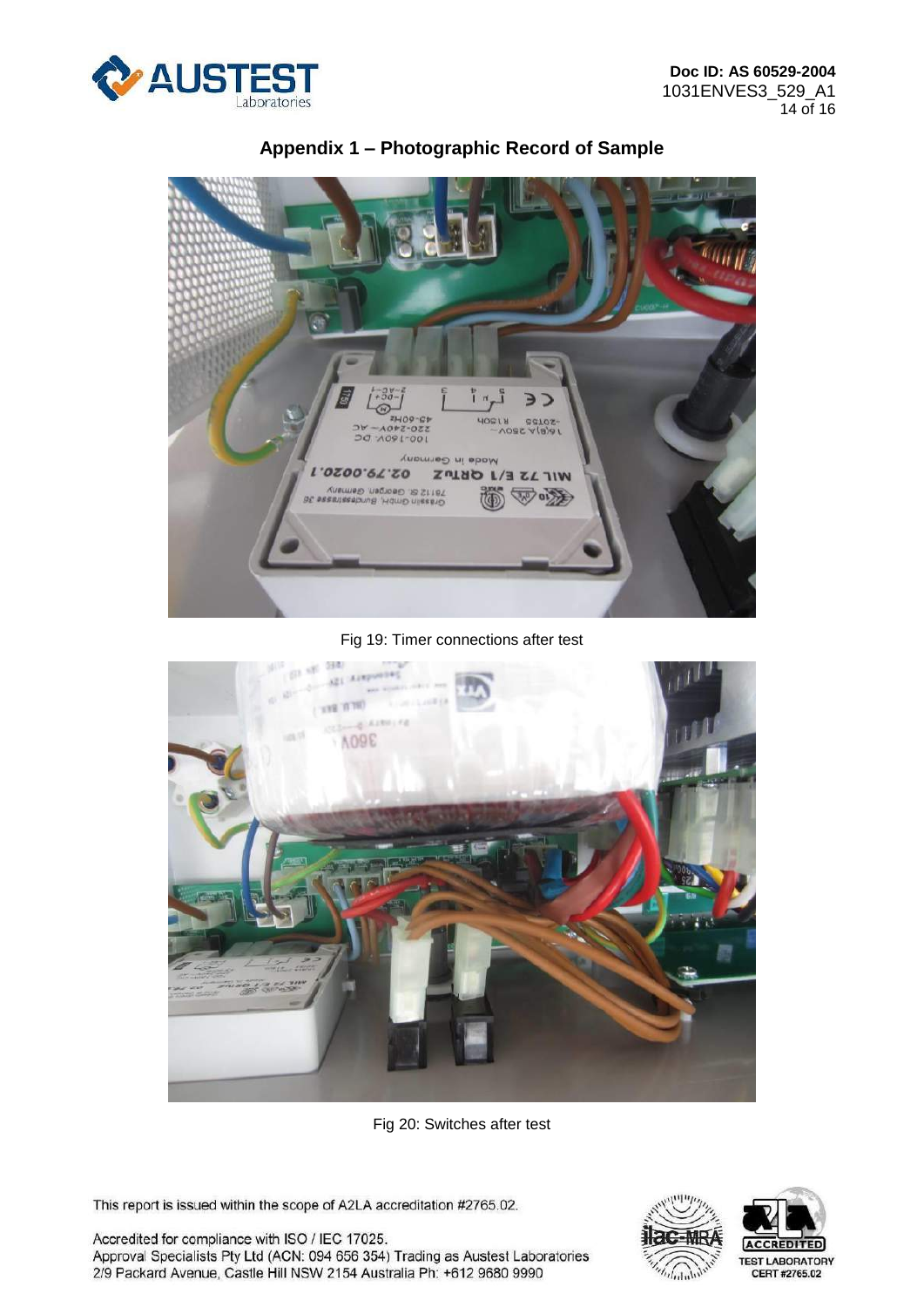



Fig 21: SELV control PCB and connection after test



Fig 22: Thermo fan assembly after test

This report is issued within the scope of A2LA accreditation #2765.02.